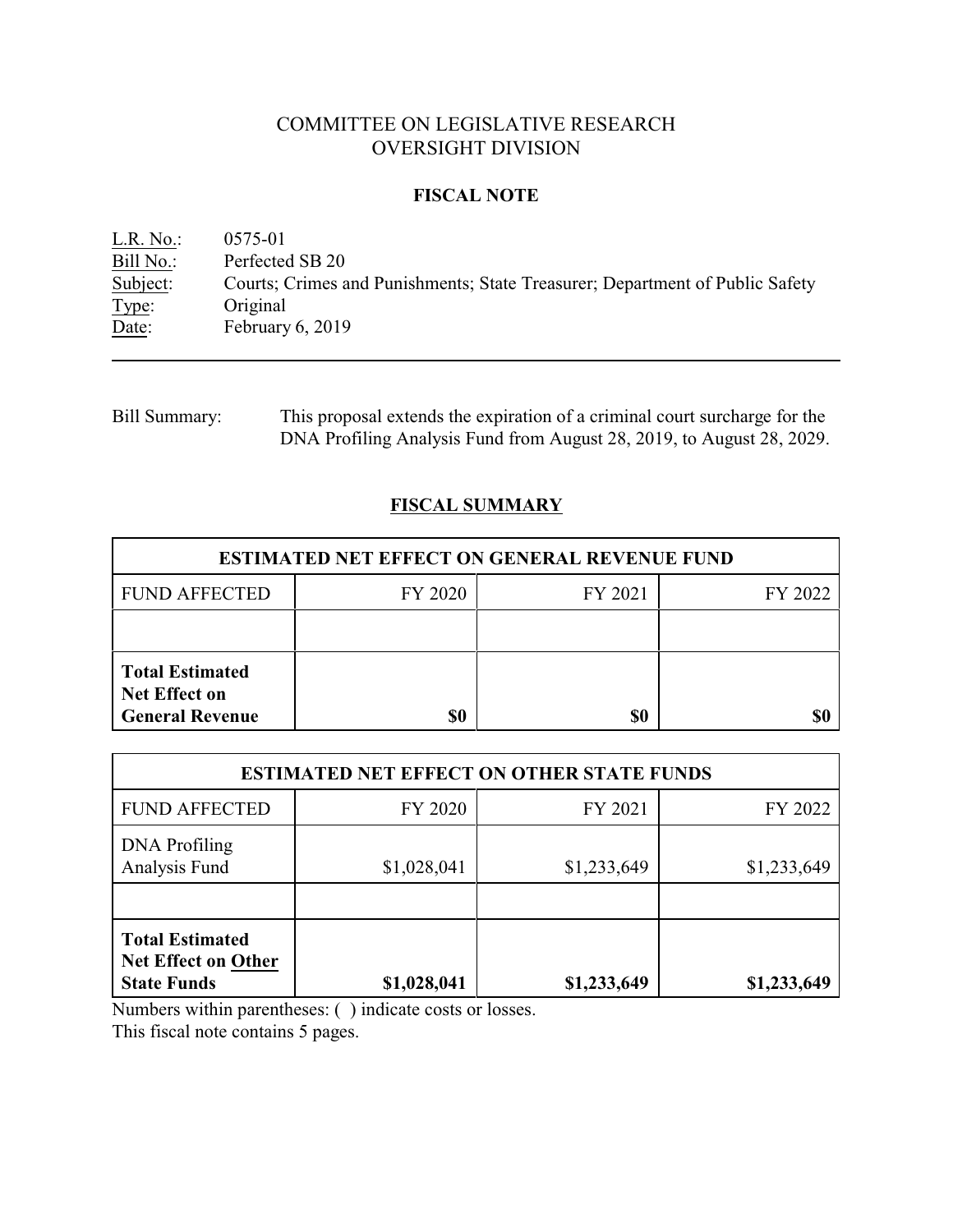L.R. No. 0575-01 Bill No. Perfected SB 20 Page 2 of 5 February 6, 2019

| <b>ESTIMATED NET EFFECT ON FEDERAL FUNDS</b>                        |         |         |         |  |  |
|---------------------------------------------------------------------|---------|---------|---------|--|--|
| <b>FUND AFFECTED</b>                                                | FY 2020 | FY 2021 | FY 2022 |  |  |
|                                                                     |         |         |         |  |  |
|                                                                     |         |         |         |  |  |
| <b>Total Estimated</b><br>Net Effect on All<br><b>Federal Funds</b> | \$0     | \$0     |         |  |  |

| <b>ESTIMATED NET EFFECT ON FULL TIME EQUIVALENT (FTE)</b>    |         |         |         |  |  |
|--------------------------------------------------------------|---------|---------|---------|--|--|
| <b>FUND AFFECTED</b>                                         | FY 2020 | FY 2021 | FY 2022 |  |  |
|                                                              |         |         |         |  |  |
|                                                              |         |         |         |  |  |
| <b>Total Estimated</b><br><b>Net Effect on</b><br><b>FTE</b> |         |         |         |  |  |

 $\Box$  Estimated Net Effect (expenditures or reduced revenues) expected to exceed \$100,000 in any of the three fiscal years after implementation of the act.

| <b>ESTIMATED NET EFFECT ON LOCAL FUNDS</b>            |     |     |     |  |  |
|-------------------------------------------------------|-----|-----|-----|--|--|
| FY 2020<br><b>FUND AFFECTED</b><br>FY 2021<br>FY 2022 |     |     |     |  |  |
| <b>Local Government</b>                               | \$0 | \$0 | \$0 |  |  |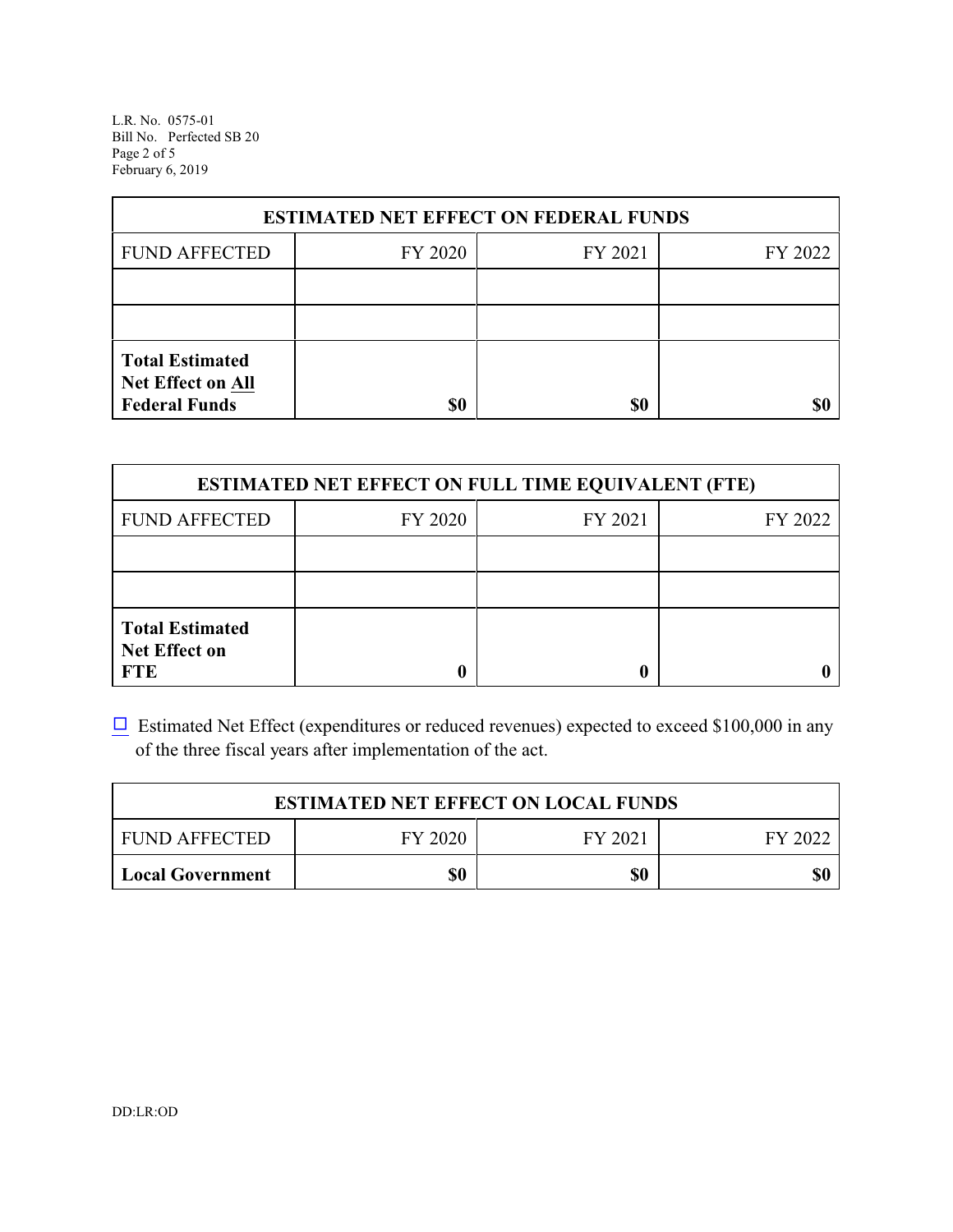L.R. No. 0575-01 Bill No. Perfected SB 20 Page 3 of 5 February 6, 2019

## **FISCAL ANALYSIS**

## ASSUMPTION

#### §488.5050 - Extends the expiration date of the DNA Profiling Analysis Fund

Officials from the **Department of Public Safety - Missouri State Highway Patrol (MHP)** state SB 20 extends the expiration of a criminal court surcharge for the DNA Profiling Analysis Fund from August 28, 2019, to August 28, 2029.

Pursuant to 650.052, RSMo, the MHP is designated as the central repository for the DNA profiling system known as CODIS or the Combined DNA Index System. The CODIS Unit of the MSHP Crime Laboratory manages the Offender DNA Profiling program and collaborates with the seven other Missouri CODIS laboratories, allowing for their participation in the National DNA Index System. The CODIS Unit receives an average of 21,000 offender DNA samples annually for entry into CODIS, where they are searched against DNA profiles developed from crime scene evidence, unidentified human remains, and missing persons. To date, this program has assisted over 14,300 investigations. It is an invaluable tool for law enforcement in Missouri and nationwide.

It costs \$28.93 per sample/DNA profile in raw consumables to produce a DNA profile by our CODIS unit. If labor costs, instrument, and software maintenance are included, the cost per sample/DNA profile can approach \$46.13.

Failure to address this funding source will not only result in a laboratory budgetary shortfall of approximately \$968,651 each year or the discontinuation of the program which would result in an average of 21,000 offender DNA samples annually not being registered in the CODIS DNA database but could also obviate a return on investment to the citizens of Missouri.

Additional internal calculations are based on the 2017 MSHP Criminal Justice Information Services (CJIS) arrest statistics and the Crime Lab 2017 arrestee offender sample intake. FTE needs and cost calculations are based on the unit's present estimated processing capacity and operational costs.

**Oversight** does not have any information contrary to that provided by the MHP. Therefore, Oversight will reflect MHP's impact for fiscal note purposes.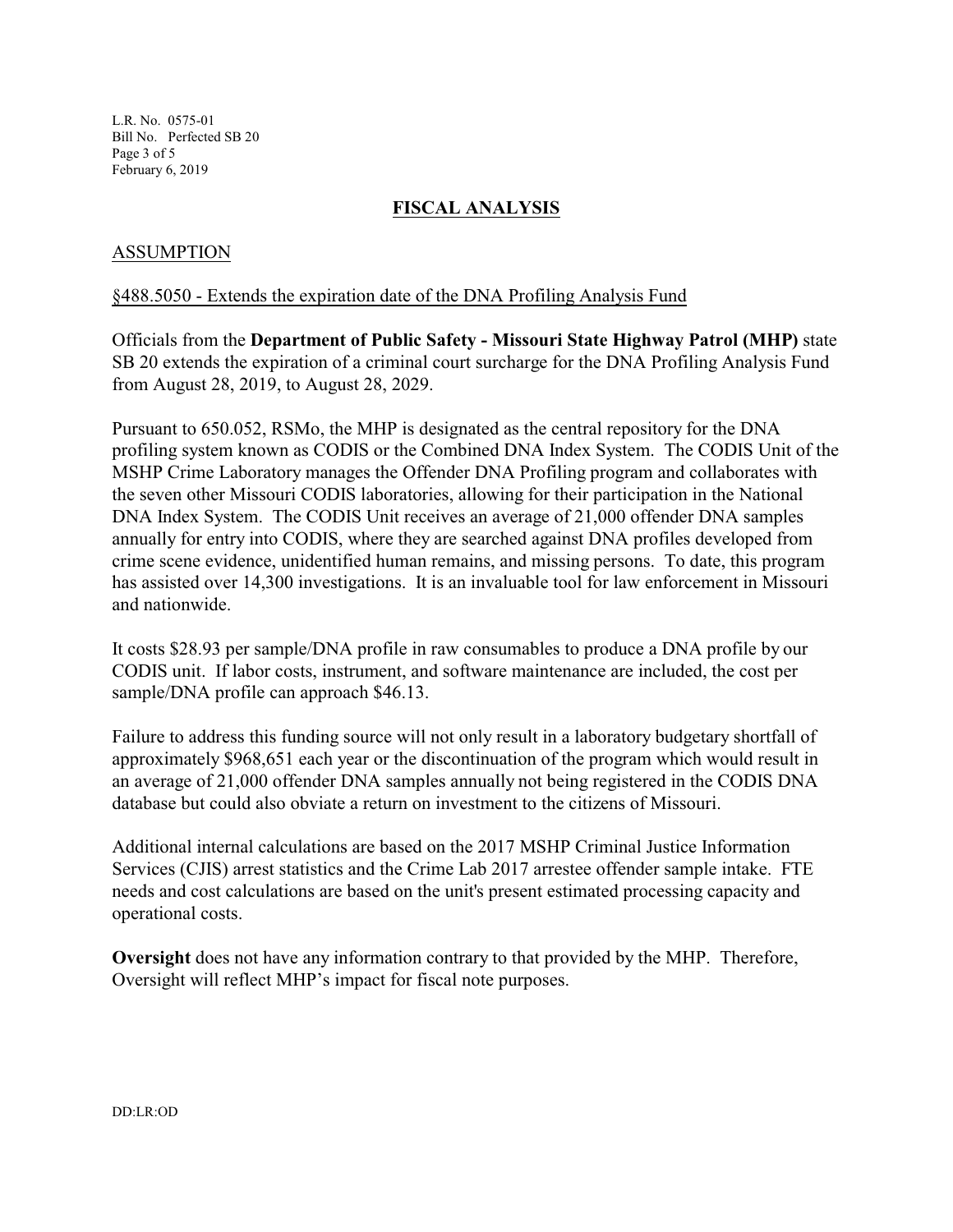L.R. No. 0575-01 Bill No. Perfected SB 20 Page 4 of 5 February 6, 2019

ASSUMPTION (continued)

**Oversight** notes the proposal extends income to the DNA Profiling Fund (0772). The balance of the fund at December 31, 2018 was \$3,550,916 and receipts into this fund over the past five fiscal years have been:

FY2018 - \$1,170,953 FY2017 - \$1,169,311 FY2016 - \$1,224,606 FY2015 - \$1,279,702 FY2014 - \$1,323,673

(Source: Missouri State Treasurer, Fiscal Year End Fund Activity Reports).

**Oversight** notes over the past five years, this fund averaged \$1,233,649 in annual receipts  $(1,170,953 + 1,169,311 + 1,224,606 + 1,279,702 + 1,323,673 = 1,68,245 / 5)$ . For fiscal note purposes, Oversight will use the five-year average as a basis of annual collections into this fund. Oversight assumes income to the fund will more than exceed MHP's estimated costs for the program.

**Oversight** notes that the **Office of Administration - Budget & Planning** and **Office of State Courts Administrator** have stated the proposal would not have a direct fiscal impact on their organizations. Oversight does not have any information to the contrary. Therefore, Oversight will reflect a zero impact in the fiscal note for these agencies.

| FISCAL IMPACT - State Government                                                 | FY 2020<br>$(10 \text{ Mo.})$ | FY 2021            | FY 2022            |
|----------------------------------------------------------------------------------|-------------------------------|--------------------|--------------------|
| <b>DNA PROFILING ANALYSIS FUND</b><br>(H0772)                                    |                               |                    |                    |
| Income - Extension of Expiration Date<br>for §488.5050 from 08/28/19 to 08/28/29 | \$1,028,041                   | \$1,233,649        | \$1,233,649        |
| <b>ESTIMATED NET EFFECT ON THE</b><br><b>DNA PROFILING ANALYSIS FUND</b>         | <u>\$1,028,041</u>            | <u>\$1,233,649</u> | <u>\$1,233,649</u> |